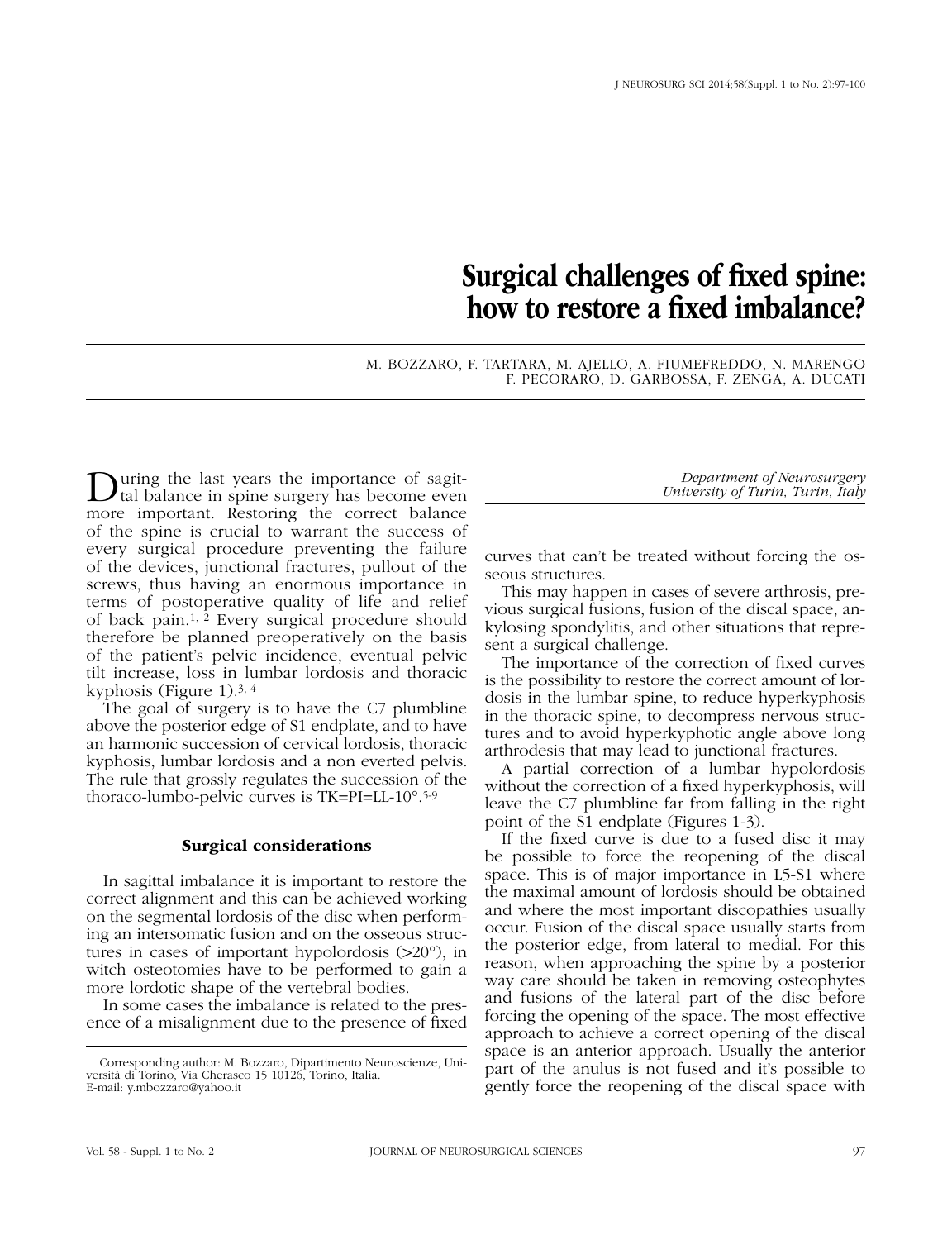

Figure 1.—Loss in lumbar lordosis and thoracic kyphosis.



Figure 2.—Partial correction of a lumbar hypolordosis.



Figure 3.—Partial correction of a lumbar hypolordosis.



Figure 4.—Before surgery: flat L4-L5 disc.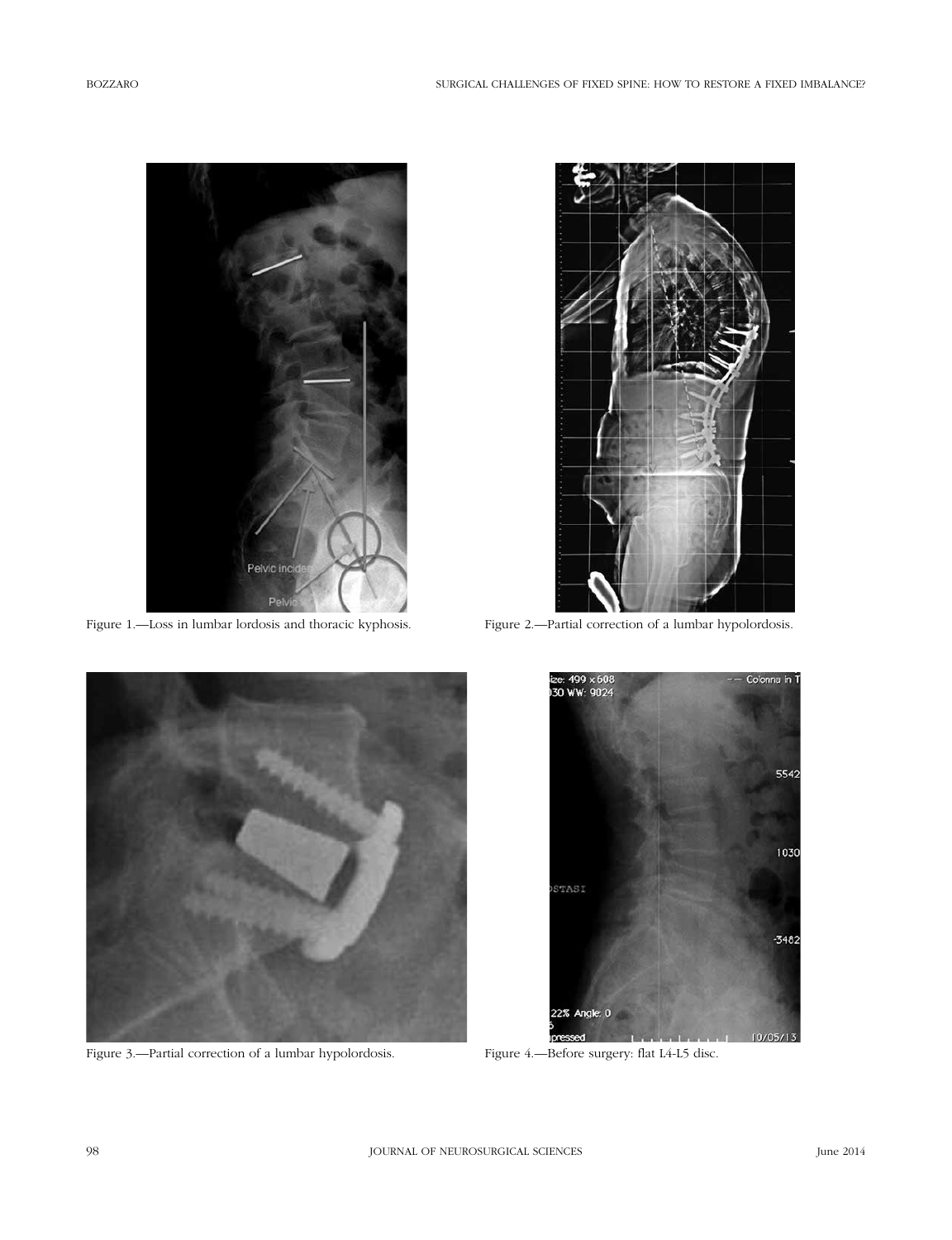

Figure 5.—After PLIF 12° of segmental lordosis.

a Cobb elevator and distractors and to directly put a cage to maintain the achieved correction.

The posterolateral interbody fusion is a very useful procedure to correct segmental hypolordosis by using short lordotic cages put as anterior as possible and fixing the segment with pedicular or transarticular screws. These procedures are very effective and permit to obtain an average amount of 10-13° of segmental lordosis also in almost fused discs (Figures 4, 5).

In cases of long fixed deformieties an osteotomy is usually needed.

The Smith-Petersen and the Ponte osteotomy (SPO) are two similar techniques that are used to treat hyperkyphotic segments. They consist of a posterior column removal that permits to use the middle column as the fulcrum for a posterior compression. When performed at multilevel segments these techniques warrant a gain of almost 10° of lordosis for each level. These procedures are very useful in the correction of fixed hyperkyphotic thoracic segments, in particular in ankylosing spondylitis.

In case of a straight fixed spine these techniques may even not work, and it's necessary to perform three columns osteotomies.

Actually three possible procedures are usually performed: pedicular subtraction osteotomy (PSO), corner osteotomy and total vertebral resection.

The PSO consists of the removal of all the posterior structures and of an osteotomy performed via a transpedicular way to remove a lordotic wedge and after it to close the osteotomy with a fracture of the anterior wall, and to better fuse the osteotomized vertebra adjacent cages can be placed.10-12

In the corner osteotomy, after the removal of the posterior column, the osteotomy is performed in the direction of the cranial disc space that is also removed and replaced with a cage. Both procedures are really effective and permit to obtain up to 30-40° of lordosis for each level. Because of the invasiveness a great blood loss (=/>1500 cc) should be expected. The great amount of correction that can be obtained by this way should be considered because not every part of the column can tolerate such an important lordotic angle in particular in the thoracic segment, so it's necessary to plan the amount of lordosis and therefore the importance of the osteotomy that can be performed for each level. It should also be remembered that the maximum amount of lordosis should be in the L4-S1 part so the osteotomy should be performed as caudal as possible.

## **Conclusions**

The treatment of the either monosegmental or multilevel long fixed spine due to degenerative pathology, ankylosing spondylitis or previous intervention is a challenging surgery that should always take in care four rules:

1. always calculate spinopelvic parameters (also in monosegmental pathology);

2. plan the surgical strategy;

3. never treat spine without correcting the sagittal balance;

4. never leave rigid kyphotic angles above the instrumented spine.

Following these rules as far as we know the best results may be achieved in terms of clinical outcome, sagittal balance alignment pelvic tilt restoring and prevention of further complications due to instrumentation failure or adjacent segment disease.